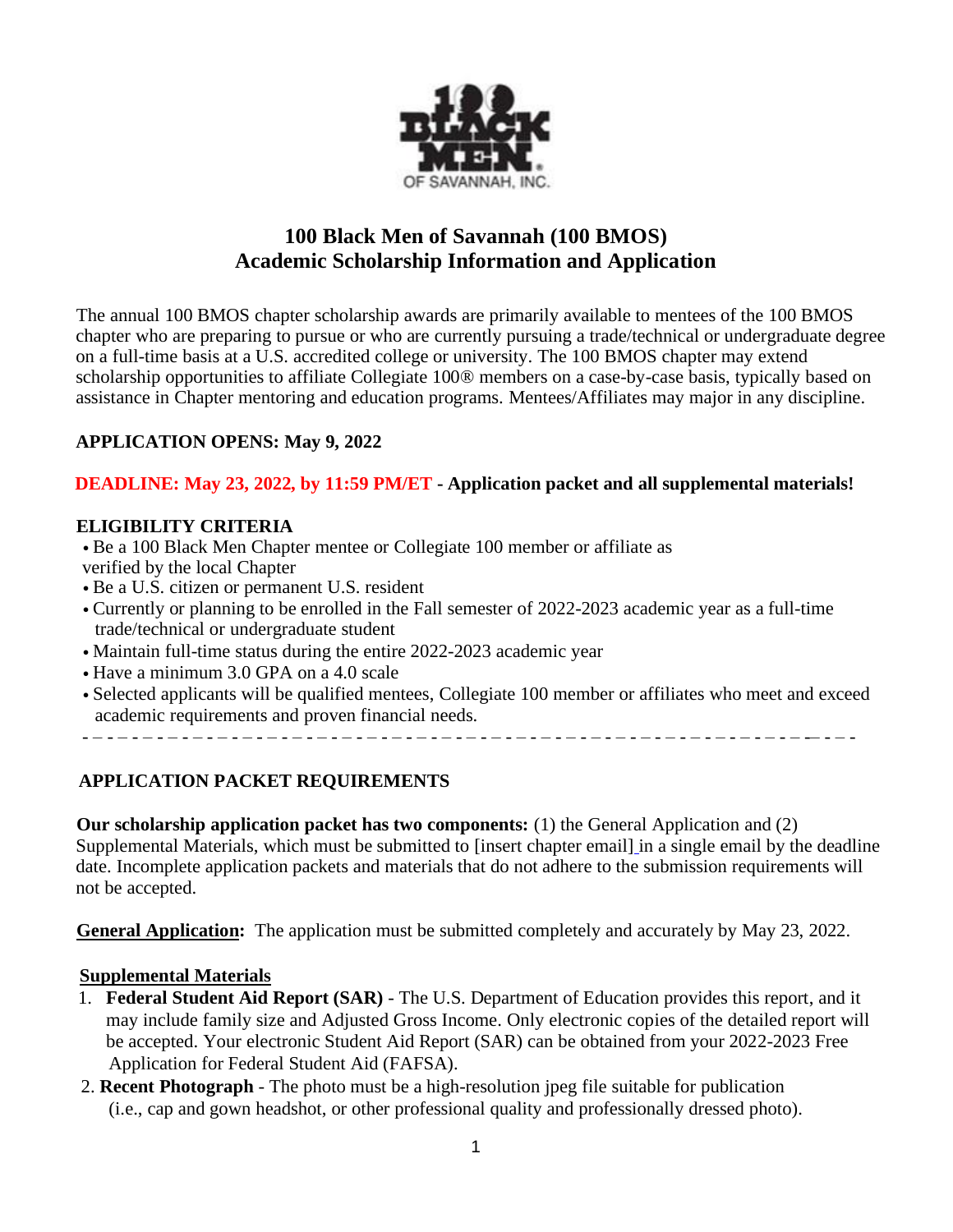- 3. **Official Transcript**  Transcript must include all pages, show GPA on a 4.0 scale, and be legible. The transcript must be submitted as a PDF file and included in a single email with all other supplemental requirements and sent to [insert chapter email].
- 4. **Essay** (**500 Words Max**) Please explain why you want to attend college and the advantages a college education will provide for you. Respond in three categories: Socially, Economically, and Community.
- 5. **Confirmation of Community Service Letter**  Applicants are required to have performed a minimum of 20 "active" service hours within the 12-month preceding the application deadline. Scholarship applicants should submit the *Confirmation of Community Service Letter* as certification of service performed. Confirmation letters should be completed by the project's supervisor on the company's letterhead. Although opportunities exist for community service during the current COVID-19 pandemic, this requirement can be waived with a letter from the student's 100 BMOS mentor or school counselor. Existing opportunities can include: complete virtual community services such as tutoring other students in reading and mathematics online with supervision from teachers or advisors; technology skills can be volunteered to organizations; students can use the telephone and email to contact others whom community agencies may need to reach; students can do surveys on the phone; volunteering with the Red Cross (Blood Drives); volunteering with Universities and other community organizations; checking on sick and shut-in persons over the phone; use of zoom to plan community activities; or make podcasts on various subjects of interest to their communities.
- 6. **Leadership Involvement**  List and describe your leadership involvement over the last four years. Some examples of leadership are serving as President or Officer in an organization or group, serving as captain of the debate or an athletic team, starting a project to meet the needs in the community.

## **ADDITIONAL INFORMATION**

**Award Amount:** Varies annually (Range: \$1000 - \$3,000)

- – - – - – - – - – - – - – - – - – - – - – - – - – - – - – - – - – - – - – - – - – - – - – - – - – - – - – - – - – -– - – -

# **Frequently Asked Questions (FAQ) - 100 Black Men of Savannah Scholarship Program**

## **Q: How do I know if I am a 100 Black Men Chapter mentee or affiliate?**

A: You must be in the Chapter's mentoring program, be a mentee of a Chapter member and/or a member of the Chapter's affiliate program such as the Collegiate 100® or Emerging 100®.

#### **Q: I read that this scholarship is needs-based. What does that mean?**

A: Scholarships are awarded to eligible applicants who demonstrate they have a significant gap in the financial resources needed to pay for their post-secondary/college education. However, in addition to need, the 100 BMOS considers academic/extracurricular performance as well.

#### **Q: How will the reviewers determine if I have a financial need?**

A: Reviewers will use your Personal Statement of Financial Need and Federal Student Aid Report (SAR).

# **Q: Can I apply for a scholarship if I attend or plan to attend a two-year/community college?** A:

Yes, provided you will be enrolled as a full-time student for the entire academic year.

## **Q: If I am not a U.S. citizen, am I eligible for this scholarship?**

A: No, you must be a U.S. citizen, or permanent U.S. resident to be eligible.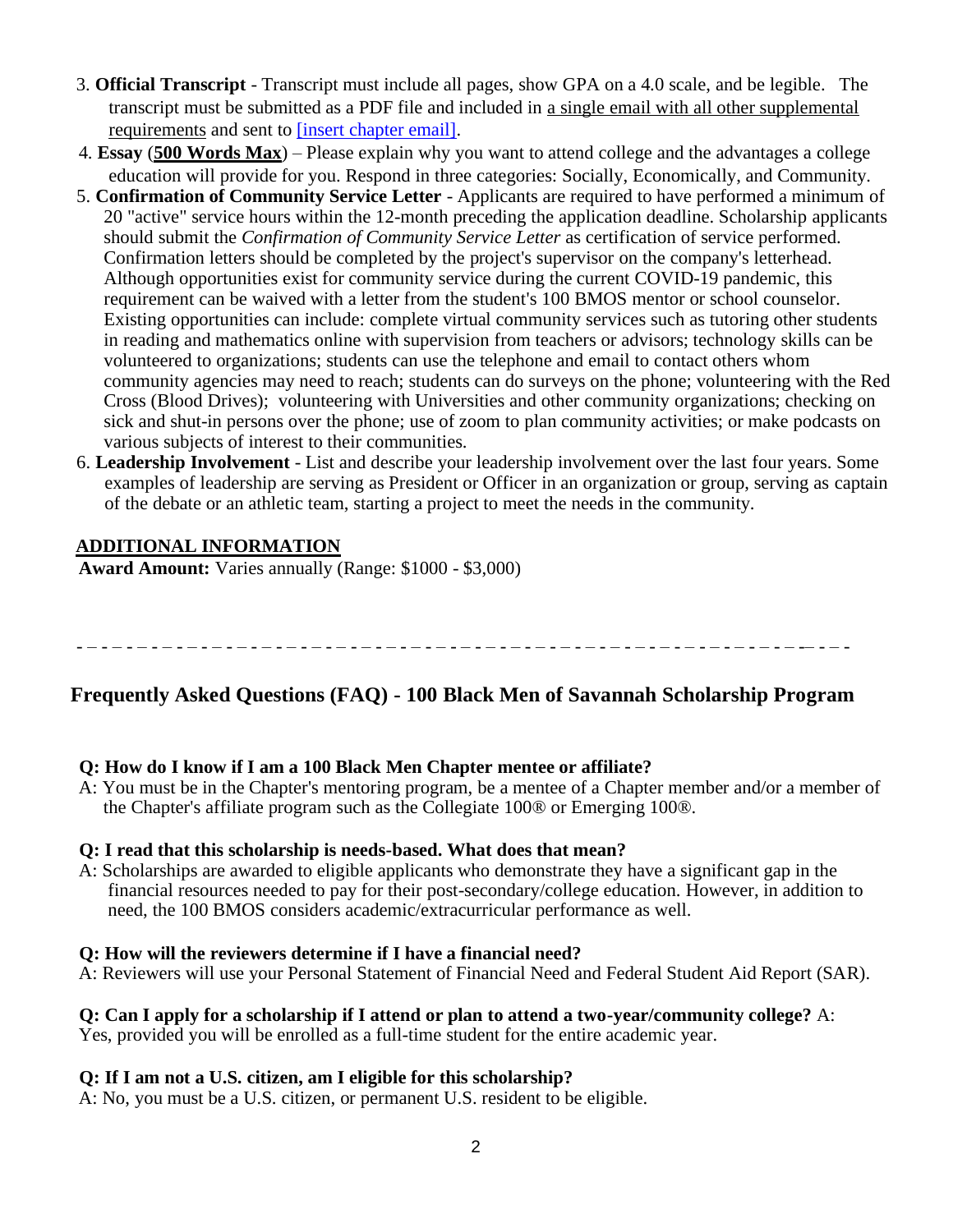### **Q: When should I submit my scholarship application and the supplemental material/requirements?**

A: The application and all supplemental materials are due on or before 11:59PM Eastern Time on April 18, 2021 via email or delivered in hard copy to the 100 BMOS headquarters located at [Insert Mailing Address here].

#### **Q: Am I eligible for your scholarship if I am a graduate student, post-graduate, or doctoral student?**

A: No, the 100 Black Men of America Scholarship is open to undergraduate students only.

**Q: How will scholarship recipients be notified of your selection decisions?** A: Upon completion of the evaluation, selection, and award determination process, 100 Black Men Chapters and the scholarship recipients will be notified via email and/or telephonically. Please ensure the email address provided on your application is active throughout the entire academic year.

#### **Q: How will students who are not selected be notified?**

A: Applicants who were not selected will be notified by email.

#### **Q: When can I expect to receive notification?**

A: Recipients are notified prior to the annual 100 BMOS Gala, which typically occurs in late-April to early-May of each year.

#### **Q: Will the scholarship check be sent directly to me?**

A: No, scholarship awards are sent to the recipient's post-secondary institution upon receipt of the required scholarship acceptance documents that will be sent with award notification email.

#### **Q: How are scholarship checks disbursed?**

A: Most awards require two disbursements. The first semesters checks are sent between September and October. Second semester checks are usually sent between February and March after the mid-term document has been submitted. Scholarships will be forfeited if all requirements are not received by the published deadlines.

## **Q: If I am awarded a scholarship, can it be renewed?**

A: The 100 BMOS scholarships are not automatically renewable. Each year an application packet must be submitted for consideration.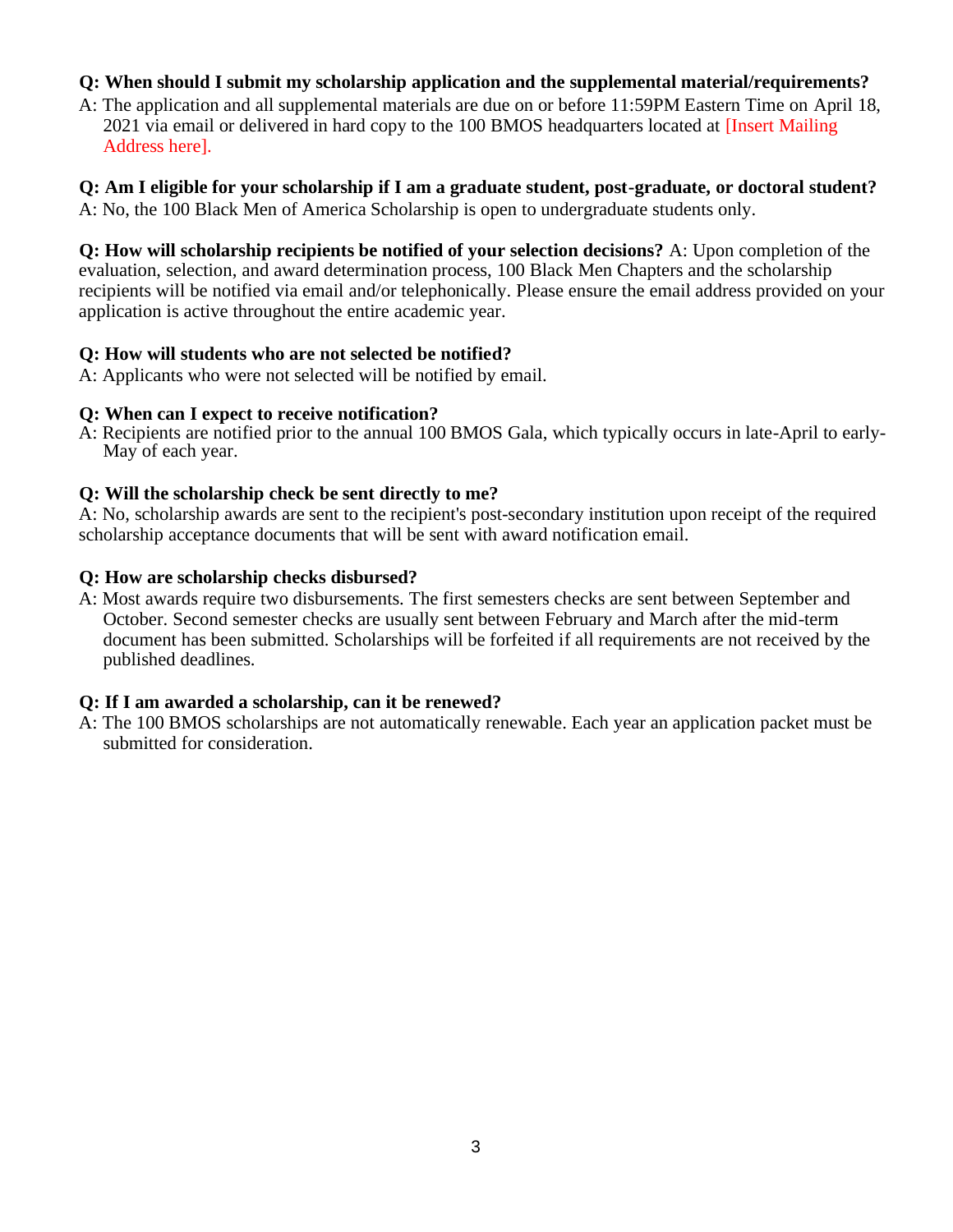

- 1. What is your 100 BMOS affiliation?
	- o Chapter mentee
	- o Collegiate 100 ® affiliate
	- o No Affiliation

2. Please enter your complete contact information in the fields below. When entering your phone numbers, please be sure to include your area code

\_\_\_\_\_\_\_\_\_\_\_\_\_\_\_\_\_\_\_\_\_\_\_\_\_\_\_\_\_\_\_\_\_\_\_\_\_\_\_\_\_\_\_\_\_\_\_\_\_\_\_\_\_\_\_\_\_\_\_\_\_\_\_\_\_\_\_\_\_\_\_\_\_\_\_\_\_\_\_\_\_

a. Full Name (include middle name(s)/initial(s) and suffix):

b. Mailing Address: \_\_\_\_\_\_\_\_\_\_\_\_\_\_\_\_\_\_\_\_\_\_\_\_\_\_\_\_\_\_\_\_\_\_\_\_\_\_\_\_\_\_\_\_\_\_\_\_\_\_\_\_\_\_\_\_\_\_\_\_\_\_\_\_\_ \_\_\_\_\_\_\_\_\_\_\_\_\_\_\_\_\_\_\_\_\_\_\_\_\_\_\_\_\_\_\_\_\_\_\_\_\_\_\_\_\_\_\_\_\_\_\_\_\_\_\_\_\_\_\_\_\_\_\_\_\_\_\_\_\_ \_\_\_\_\_\_\_\_\_\_\_\_\_\_\_\_\_\_\_\_\_\_\_\_\_\_\_\_\_\_\_\_\_\_\_\_\_\_\_\_\_\_\_\_\_\_\_\_\_\_\_\_\_\_\_\_\_\_\_\_\_\_\_\_\_ c. Email Address: \_\_\_\_\_\_\_\_\_\_\_\_\_\_\_\_\_\_\_\_\_\_\_\_\_\_\_\_\_\_\_\_\_\_\_\_\_\_\_\_\_\_\_\_\_\_\_\_\_\_\_\_\_\_\_\_\_\_\_\_\_\_\_\_\_\_ d. Telephone Numbers:  $\Box$  Cell: Home: \_\_\_\_\_\_\_\_\_\_\_\_\_\_\_\_\_\_\_\_\_\_\_\_\_\_\_\_\_\_\_\_\_\_\_\_\_\_\_\_\_\_\_\_\_\_\_\_\_\_\_\_\_\_\_\_\_\_\_\_\_\_ Mother/Guardian (include name): \_\_\_\_\_\_\_\_\_\_\_\_\_\_\_\_\_\_\_\_\_\_\_\_\_\_\_\_\_\_\_\_\_\_\_\_\_\_\_\_\_ Father/Guardian (include name): \_\_\_\_\_\_\_\_\_\_\_\_\_\_\_\_\_\_\_\_\_\_\_\_\_\_\_\_\_\_\_\_\_\_\_\_\_\_\_\_\_\_ e. Social Media presence (professional), as available: LinkedIn: \_\_\_\_\_\_\_\_\_\_\_\_\_\_\_\_\_\_\_\_\_\_\_\_\_\_\_\_\_\_\_\_\_\_\_\_\_\_\_\_\_\_\_\_\_\_\_\_\_\_\_\_\_\_\_\_\_\_\_\_\_\_ YouTube: \_\_\_\_\_\_\_\_\_\_\_\_\_\_\_\_\_\_\_\_\_\_\_\_\_\_\_\_\_\_\_\_\_\_\_\_\_\_\_\_\_\_\_\_\_\_\_\_\_\_\_\_\_\_\_\_\_\_\_\_\_\_  $\Box$  Twitter: Facebook: \_\_\_\_\_\_\_\_\_\_\_\_\_\_\_\_\_\_\_\_\_\_\_\_\_\_\_\_\_\_\_\_\_\_\_\_\_\_\_\_\_\_\_\_\_\_\_\_\_\_\_\_\_\_\_\_\_\_\_\_\_\_ Instagram: \_\_\_\_\_\_\_\_\_\_\_\_\_\_\_\_\_\_\_\_\_\_\_\_\_\_\_\_\_\_\_\_\_\_\_\_\_\_\_\_\_\_\_\_\_\_\_\_\_\_\_\_\_\_\_\_\_\_\_\_\_\_ Other: \_\_\_\_\_\_\_\_\_\_\_\_\_\_\_\_\_\_\_\_\_\_\_\_\_\_\_\_\_\_\_\_\_\_\_\_\_\_\_\_\_\_\_\_\_\_\_\_\_\_\_\_\_\_\_\_\_\_\_\_\_\_\_\_\_

3. What is your potential field of study or current major?